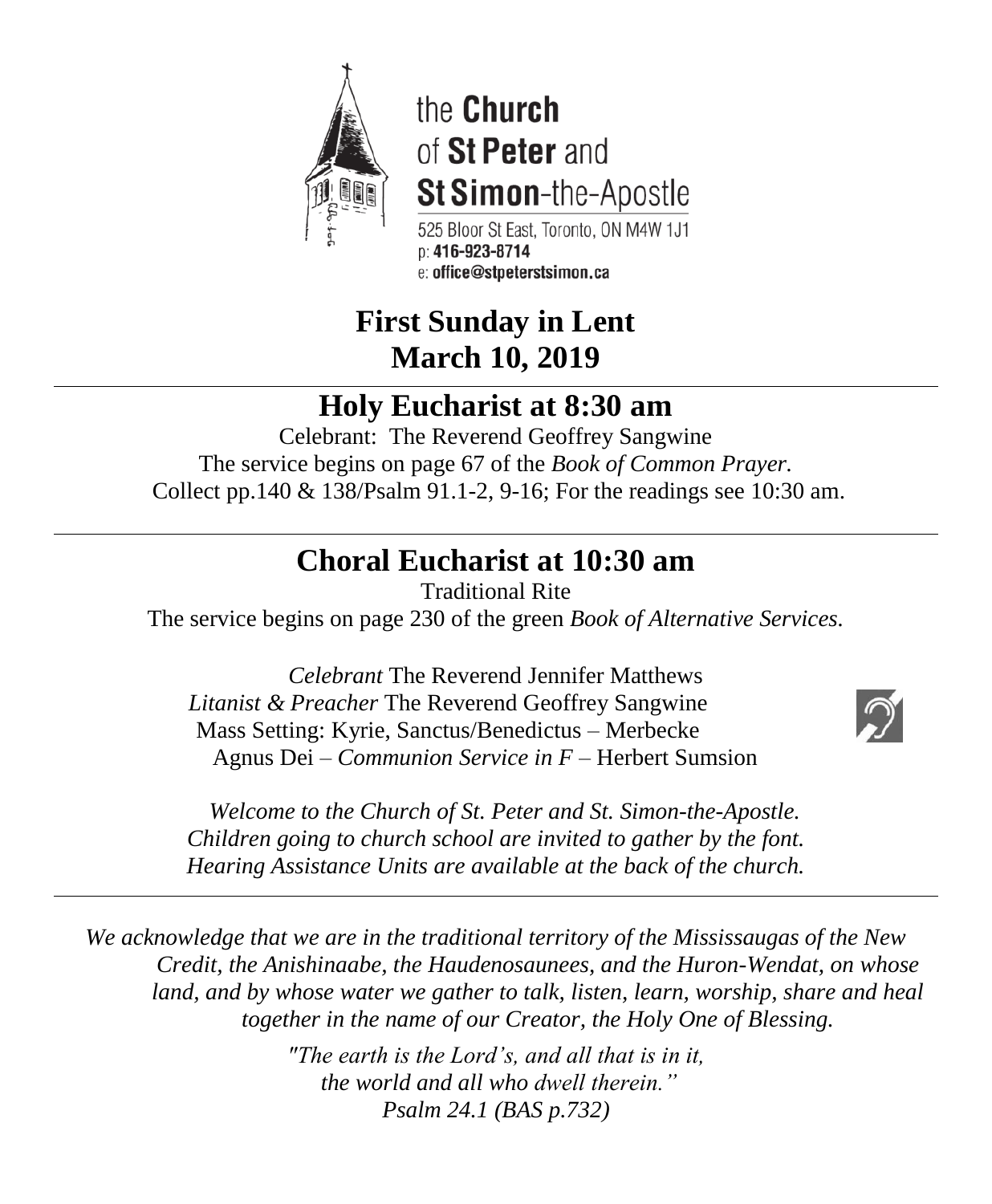## **Litany in Procession** *(see Insert)*

### **Collect of the Day**

*Celebrant* Almighty God, whose Son fasted forty days in the wilderness, and was tempted as we are but did not sin, give us grace to discipline ourselves in submission to your Spirit, that as you know our weakness, so we may know your power to save; through Jesus Christ our Lord, who lives and reigns with you and the Holy Spirit, one God, now and for ever. **Amen.**

**Hymn 175** *Forty Days and Forty Nights* **HEINLEIN** (AUS DER TIEFE)

## **Proclamation of the Word**

### **Old Testament Lesson** *Deuteronomy 26.1-11**Read by Colin Bird*

*Reader* The Old Testament Lesson is written in the 26<sup>th</sup> chapter of the book of Deuteronomy, beginning at the  $1<sup>st</sup>$  verse.

When you have come into the land that the Lord your God is giving you as an inheritance to possess, and you possess it, and settle in it, you shall take some of the first of all the fruit of the ground, which you harvest from the land that the Lord your God is giving you, and you shall put it in a basket and go to the place that the Lord your God will choose as a dwelling for his name. You shall go to the priest who is in office at that time, and say to him, "Today I declare to the Lord your God that I have come into the land that the Lord swore to our ancestors to give us." When the priest takes the basket from your hand and sets it down before the altar of the Lord your God, you shall make this response before the Lord your God: "A wandering Aramean was my ancestor; he went down into Egypt and lived there as an alien, few in number, and there he became a great nation, mighty and populous. When the Egyptians treated us harshly and afflicted us, by imposing hard labour on us, we cried to the Lord, the God of our ancestors; the Lord heard our voice and saw our affliction, our toil, and our oppression. The Lord brought us out of Egypt with a mighty hand and an outstretched arm, with a terrifying display of power, and with signs and wonders; and he brought us into this place and gave us this land, a land flowing with milk and honey. So now I bring the first of the fruit of the ground that you, O Lord, have given me." You shall set it down before the Lord your God and bow down before the Lord your God. Then you, together with the Levites and the aliens who reside among you, shall celebrate with all the bounty that the Lord your God has given to you and to your house.

*Reader* The word of the Lord.

*All* **Thanks be to God.**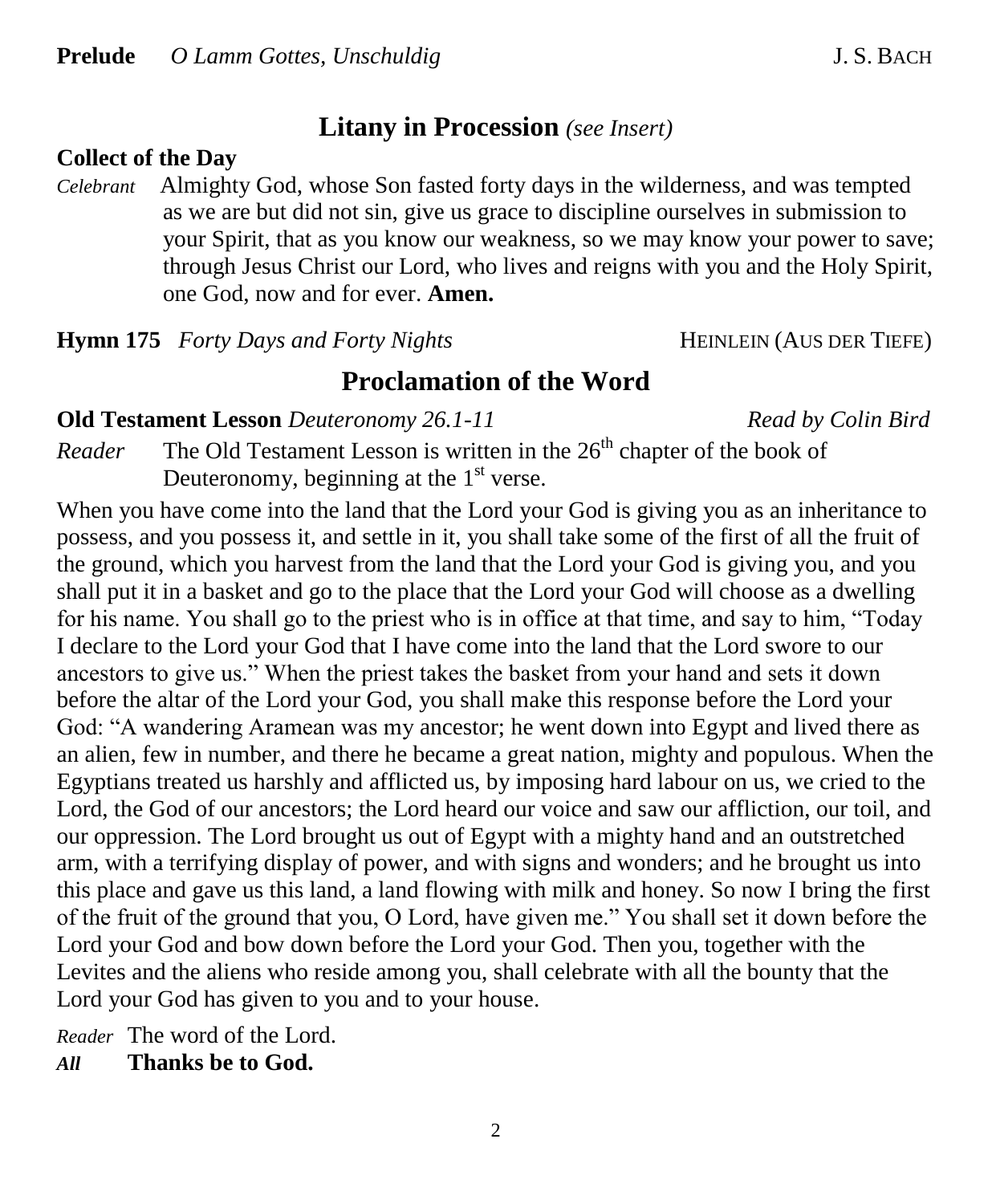**Psalm 91.1-2, 9-16 –** *Sung by all. Please remain seated* VIII. 1.

| Cantor | WHO-SO dwelleth under the defence of the Most High :                                                          |
|--------|---------------------------------------------------------------------------------------------------------------|
|        | shall abide under the shadow of the Al-migh-ty.                                                               |
| All    | I will say unto the Lord, 'Thou art my refuge and my strong-hold :                                            |
|        | my God in whom I will trust.'                                                                                 |
| Cantor | Because thou hast said, 'The Lord is my re-fuge':                                                             |
|        | and hast made the Most High thy hab-i-ta-tion                                                                 |
| All    | There shall no evil happen unto <b>thee</b> :                                                                 |
|        | neither shall any plague come <b>nigh</b> thy dwell-ing.                                                      |
| Cantor | For he shall give his angels charge over the $\epsilon$ : to keep thee in all thy ways.                       |
| All    | They shall bear thee in their <b>hands</b> : that thou hurt not thy <b>foot</b> a-gainst $a^{\dagger}$ stone. |
| Cantor | Thou shalt tread upon the lion and <b>ad</b> -der: the young lion and the dragon shalt                        |
|        | thou trample <b>un</b> -der thy feet.                                                                         |
| All    | Because he hath set his love upon me, therefore will I de-liver him :                                         |
|        | I will set him up, because he hath known my Name.                                                             |
| Cantor | He shall call upon me, and I will <b>hear</b> him: yea, I am with him in trouble; I will                      |
|        | deliver him, and bring him to hon-our.                                                                        |
| All    | With long life will I satisfy $\lim$ : and show him $my$ sal-va-tion.                                         |
|        |                                                                                                               |

## **Epistle** *Romans 10.8b-13* **Read by Vanessa Scott**

*Reader* The Epistle is written in the 10<sup>th</sup> chapter of Paul's Letter to the Romans, beginning at the  $8<sup>th</sup>$  verse.

"The word is near you, on your lips and in your heart" (that is, the word of faith that we proclaim); because if you confess with your lips that Jesus is Lord and believe in your heart that God raised him from the dead, you will be saved. For one believes with the heart and so is justified, and one confesses with the mouth and so is saved. The scripture says, "No one who believes in him will be put to shame." For there is no distinction between Jew and Greek; the same Lord is Lord of all and is generous to all who call on him. For, "Everyone who calls on the name of the Lord shall be saved."

*Reader* The word of the Lord. *All* **Thanks be to God.**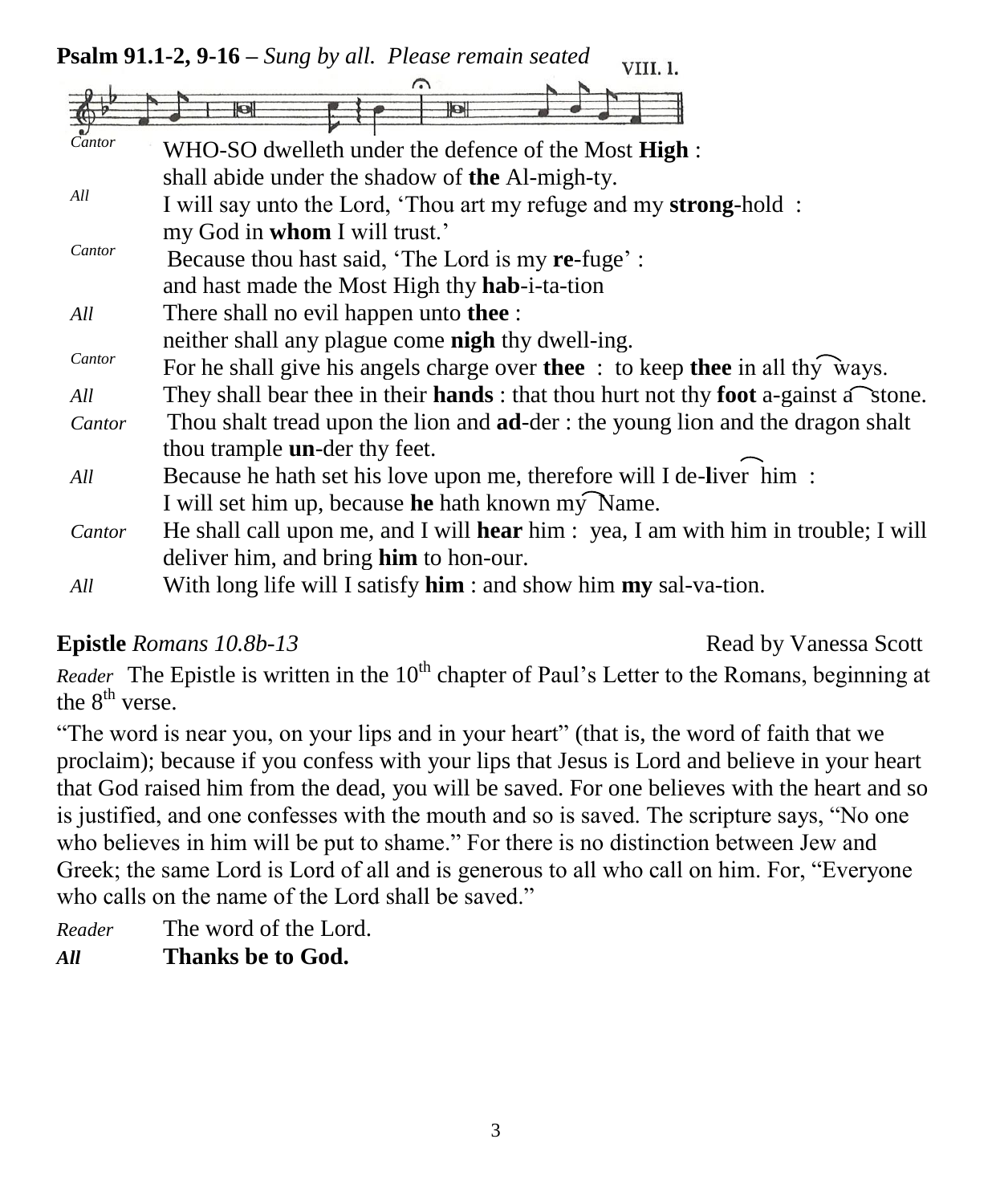## **Trisagion**



## **The Holy Gospel** *Luke 4.1-13*

*Gospeller* The Lord be with you.

*All* **And with thy spirit.**

Gospeller The Holy Gospel is written in the 4<sup>th</sup> chapter of the Gospel according to St. Luke beginning at the  $1<sup>st</sup>$  verse.

## *All* **Glory be to thee, O Lord.**

Jesus, full of the Holy Spirit, returned from the Jordan and was led by the Spirit in the wilderness, where for forty days he was tempted by the devil. He ate nothing at all during those days, and when they were over, he was famished. The devil said to him, "If you are the Son of God, command this stone to become a loaf of bread." Jesus answered him, "It is written, 'One does not live by bread alone.'" Then the devil led him up and showed him in an instant all the kingdoms of the world. And the devil said to him, "To you I will give their glory and all this authority; for it has been given over to me, and I give it to anyone I please. If you, then, will worship me, it will all be yours." Jesus answered him, "It is written, 'Worship the Lord your God, and serve only him.'" Then the devil took him to Jerusalem, and placed him on the pinnacle of the temple, saying to him, "If you are the Son of God, throw yourself down from here, for it is written, 'He will command his angels concerning you, to protect you,' and 'On their hands they will bear you up, so that you will not dash your foot against a stone.'" Jesus answered him, "It is said, 'Do not put the Lord your God to the test.'" When the devil had finished every test, he departed from him until an opportune time.

*Gospeller* The Gospel of Christ.

## *All* **Praise be to thee, O Christ.**

## **Sermon**

**Nicene Creed –** Page 234

*Celebrant* I believe in one God,

*All* **the Father almighty, maker of heaven and earth, and of all things visible and invisible; and in one Lord Jesus Christ, the only-begotten Son of God, begotten of the Father before all worlds, God, of God; Light, of Light; very God, of very God; begotten, not made; being of one substance with the Father; through whom all things were made: who for us and for our**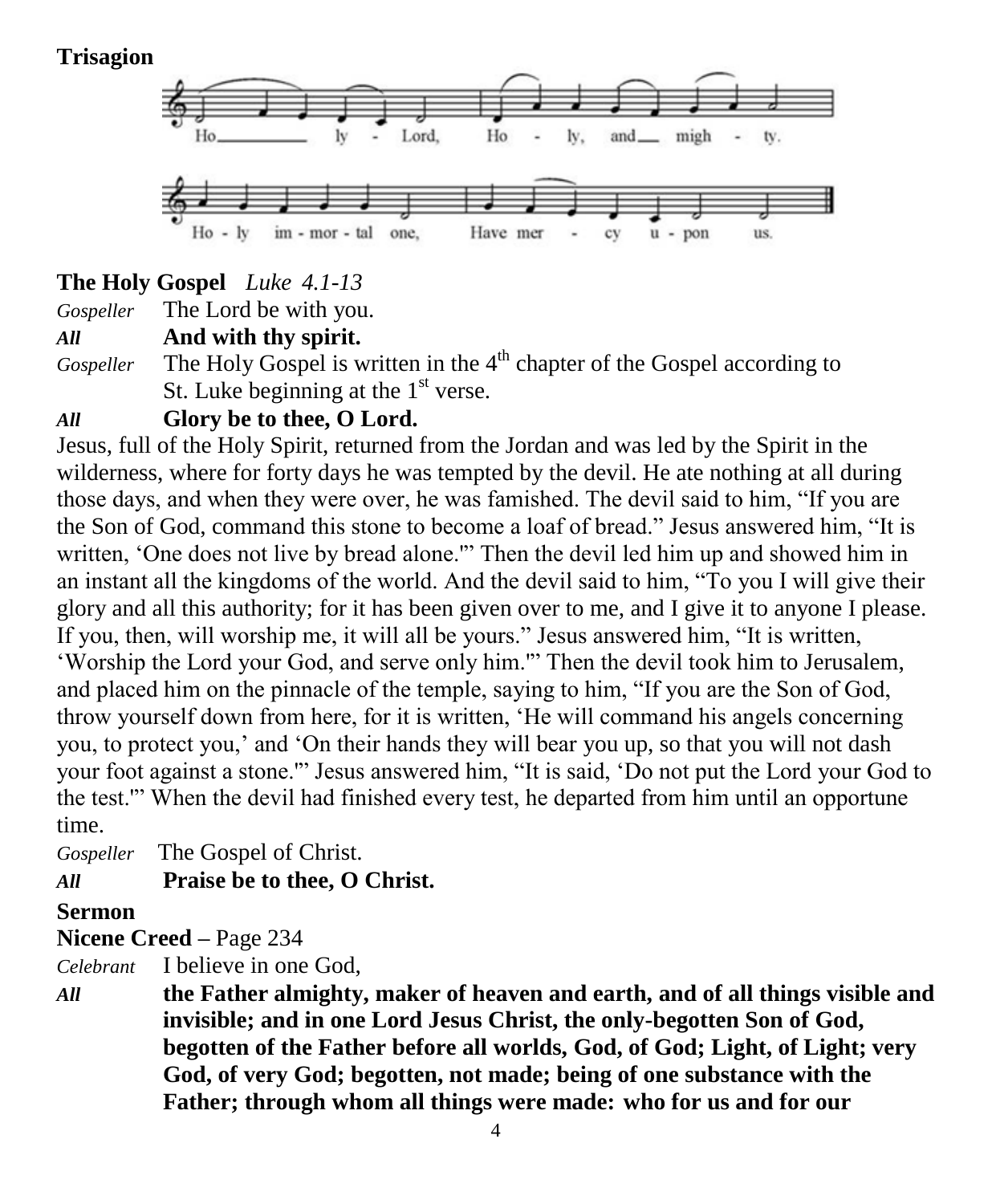**salvation came down from heaven, and was incarnate by the Holy Ghost of the Virgin Mary, and was made man, and was crucified also for us under Pontius Pilate. He suffered and was buried, and the third day he rose again, according to the scriptures, and ascended into heaven, and sitteth on the right hand of the Father. And he shall come again with glory to judge both the quick and the dead: whose kingdom shall have no end. And I believe in the Holy Ghost, the Lord, the giver of life, who proceedeth from the Father and the Son, who with the Father and the Son together is worshipped and glorified, who spake by the prophets. And I believe one, holy, catholic, and apostolic Church. I acknowledge one baptism for the remission of sins. And I look for the resurrection of the dead, and the life of the world to come. Amen.**

## **Confession and Absolution –** Pages 238-240

*The Celebrant invites the prayer of confession.*

*Silence is kept. Please kneel, as able.*

*Celebrant* Almighty God,

*All* **Father of our Lord Jesus Christ, maker of all things and judge of all people: we acknowledge and confess our manifold sins and wickedness, which we from time to time most grievously have committed, by thought, word and deed, against thy divine majesty. We do earnestly repent, and are heartily sorry for these our misdoings. Have mercy upon us, most merciful Father; for thy Son our Lord Jesus Christ's sake, forgive us all that is past; and grant that we may ever hereafter serve and please thee in newness of life, to the honour and glory of thy name; through Jesus Christ our Lord. Amen.**

*The Absolution is pronounced.*

#### **The Peace**

*Celebrant* The peace of the Lord be always with you.

## *All* **And with thy spirit.**

*We invite you to share a sign of peace with those near you – a handshake, slight bow or other form of greeting. Please respect the wishes of those who prefer not to shake hands.*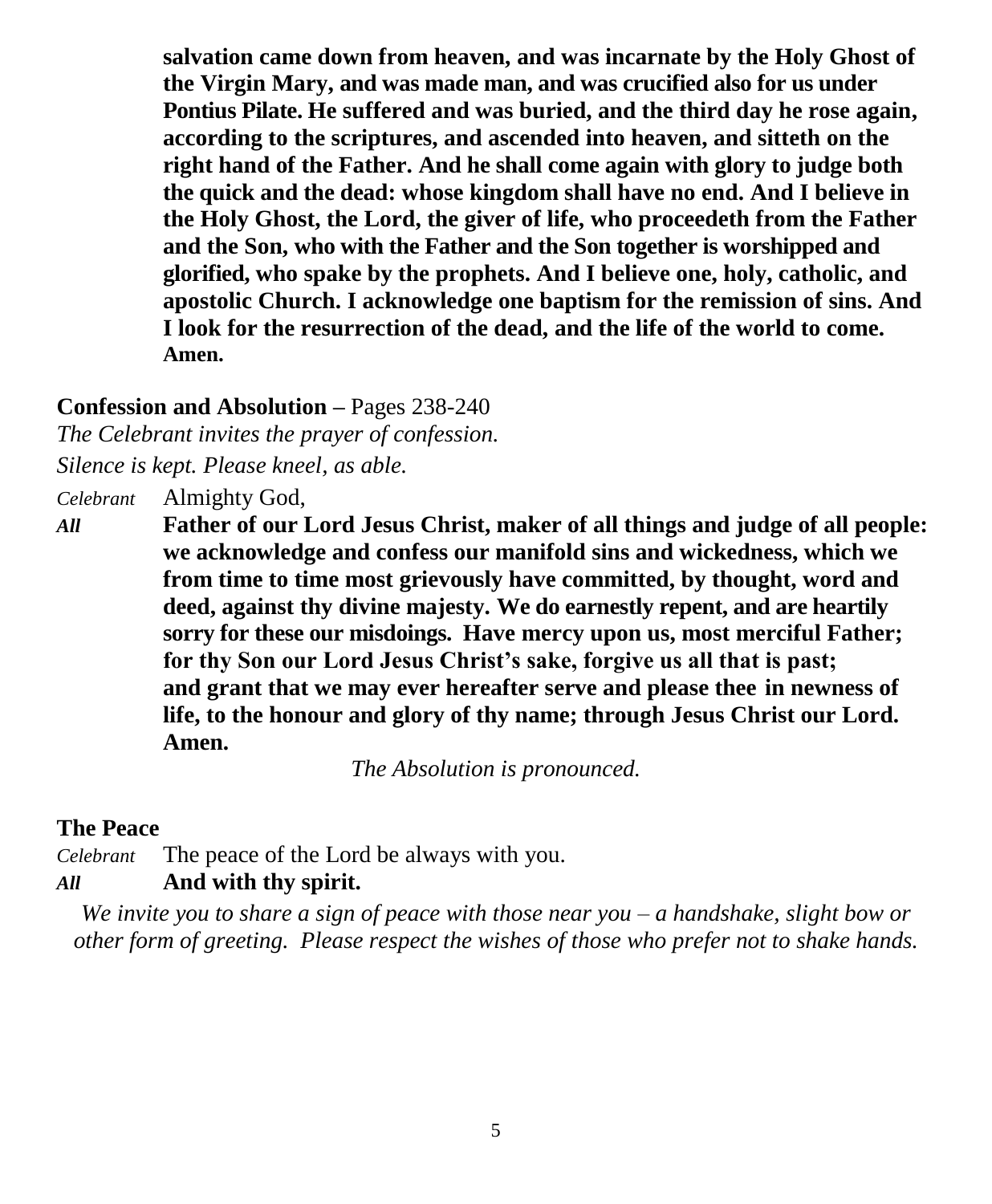## **Celebration of the Eucharist**

**Offertory Hymn 564** *Lead Us, Heavenly Father, Lead Us* MANNHEIM

#### **Prayer over the Gifts**

*Celebrant* God our refuge and our strength, receive all we offer you this day, and through the death and resurrection of your Son transform us to his likeness. We ask this in his name. **Amen.**

### **Great Thanksgiving – Eucharistic Prayer A**, pp. 241-243

*Celebrant* The Lord be with you.

*All* **And with thy spirit.** 

*Celebrant* Lift up your hearts.

*All* **We lift them up unto the Lord.** 

*Celebrant* Let us give thanks unto our Lord God.

*All* **It is meet and right so to do.** 

*The Celebrant continues with the proper preface, then is sung:*

- *All* **Holy, holy, holy, Lord God of Hosts, heaven and earth are full of thy glory. Glory be to thee, O Lord most high. Blessed is he that cometh in the name of the Lord: Hosanna in the highest.**
- *Celebrant* Blessing and glory and thanksgiving be unto thee, almighty God, our heavenly Father, who of thy tender mercy didst give thine only Son Jesus Christ to take our nature upon him, and to suffer death upon the cross for our redemption; who made there, by his one oblation of himself once offered, a full, perfect, and sufficient sacrifice, oblation, and satisfaction, for the sins of the whole world; and did institute, and in his holy Gospel command us to continue, a perpetual memorial of that his precious death, until his coming again. Hear us, O merciful Father, we most humbly beseech thee; and grant that we receiving these thy creatures of bread and wine, according to thy Son our Saviour Jesus Christ's holy institution, in remembrance of his death and passion, may be partakers of his most blessed body and blood; who, in the same night that he was betrayed, took bread; and, when he had given thanks, he brake it; and gave it to his disciples, saying, "Take, eat; this is my body which is given for you: Do this in remembrance of me." Likewise after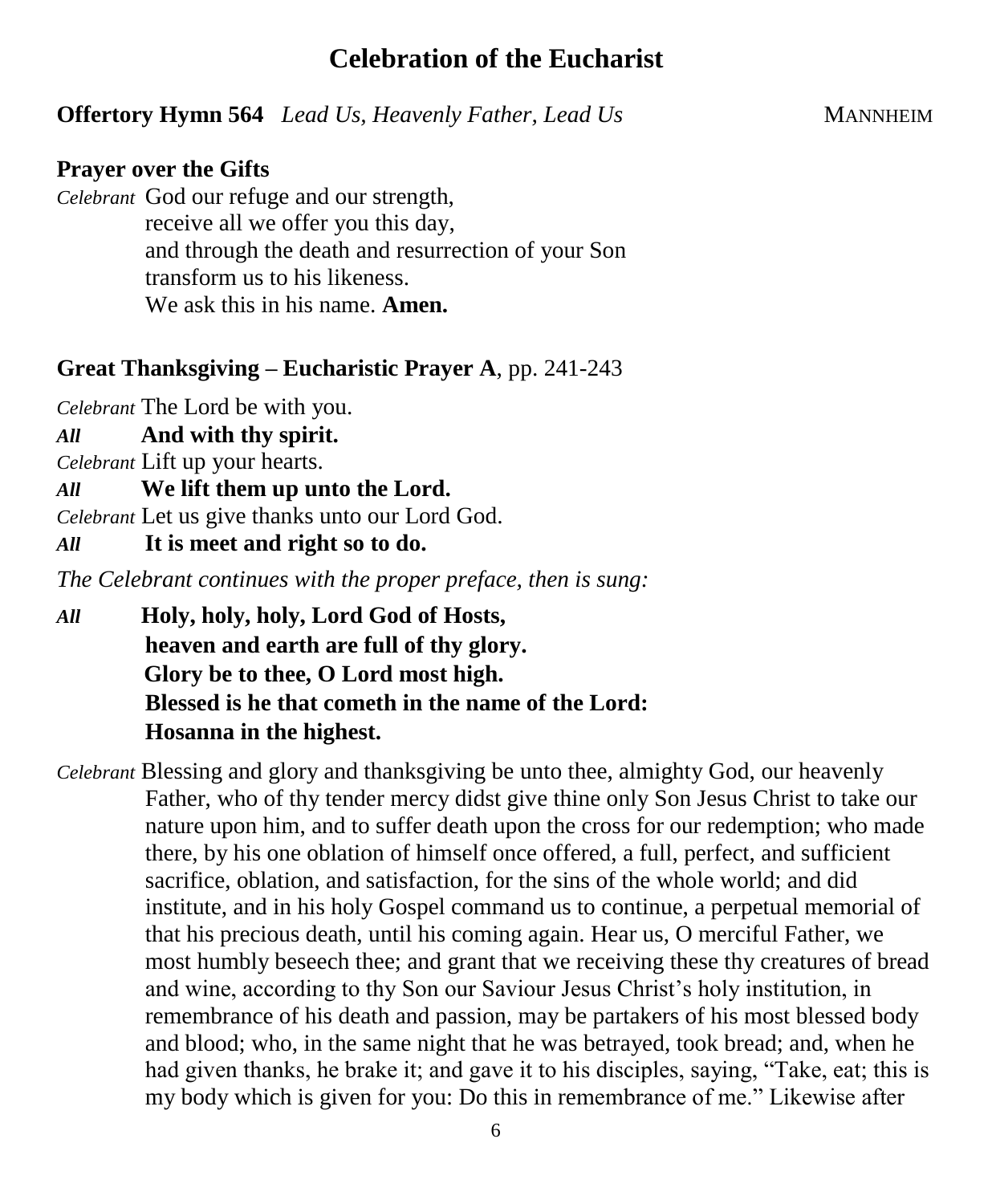supper he took the cup; and when he had given thanks, he gave it to them, saying, "Drink ye all, of this; for this is my blood of the new covenant, which is shed for you and for many for the remission of sins: Do this, as oft as ye shall drink it, in remembrance of me." Wherefore, O Father, Lord of heaven and earth, we thy humble servants, with all thy holy Church, remembering the precious death of thy beloved Son, his mighty resurrection, and glorious ascension, and looking for his coming again in glory, do make before thee, in this sacrament of the holy bread of eternal life and the cup of everlasting salvation, the memorial which he hath commanded:

## *All* **We praise thee, we bless thee, we thank thee, and we pray to thee, Lord our God.**

And we entirely desire thy fatherly goodness mercifully to accept this our sacrifice of praise and thanksgiving, most humbly beseeching thee to grant, that by the merits and death of thy Son Jesus Christ, and through faith in his blood, we and all thy whole Church may obtain remission of our sins, and all other benefits of his passion; And we pray that by the power of thy Holy Spirit, all we who are partakers of this holy communion may be fulfilled with thy grace and heavenly benediction; through Jesus Christ our Lord, by whom and with whom, in the unity of the Holy Spirit, all honour and glory be unto thee, O Father Almighty, world without end. **Amen.** 

**Lord's Prayer** – *Sung by all* Hymn Book #684

## **Breaking of the Bread**

*Celebrant* Christ our Passover is sacrificed for us; *All* **Therefore, let us keep the feast.**

### **Agnus Dei**

*Choir* **O Lamb of God, that takest away the sin of the world, have mercy upon us. O Lamb of God, that takest away the sin of the world, grant us thy peace.**